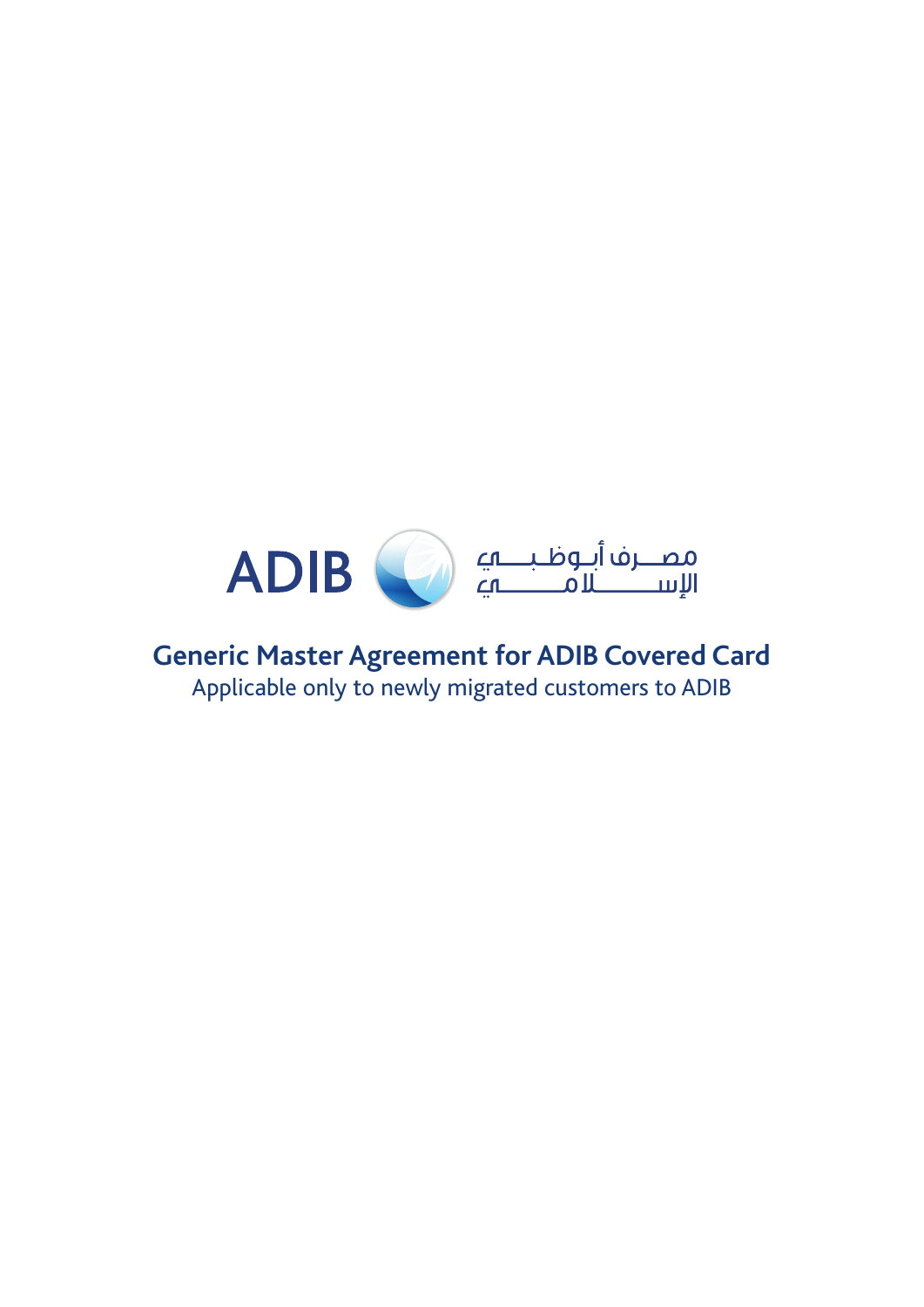

This Master Agreement ("Agreement") is made this (**insert the date**) in the Emirate of (**insert the city**) United Arab Emirates between;

| Abu Dhabi Islamic Bank PJSC, P. O. Box 313, Abu Dhabi, United Arab Emirates ("First Party") |  |
|---------------------------------------------------------------------------------------------|--|
| and                                                                                         |  |

| Name                | insert the name of the customer |                  |
|---------------------|---------------------------------|------------------|
| Addres <sup>,</sup> | reference number:               | ("Second Party"` |

Each a "**Party**" and together the "**Parties**."

The Parties acknowledge they are legally competent to contract and agree as follows:-

#### **Recital:**

The First Party has agreed to provide the Second Party a Shari'a compliant product mechanism of availing the ADIB Covered Card ("Card"), where the Second Party is enabled to select a Card **with** a Murabaha Sale Contract ("**Installment Option**").

Upon the Agent's acceptance of this Agreement on behalf of the Second Party, the Second Party becomes bound by the terms and conditions set out in this Agreement.

#### **1. Introduction**

The Second Party wishes to enter into a Murabaha Sale Contract with the First Party and to appoint the First Party as a Service Agent of the Second Party to perform the services according to the terms and conditions of this Agreement.

#### **2. Definitions and Interpretation**

#### **2.1 Definitions**

All capitalized terms not defined in this Agreement mean as set out, or as defined in the Covered Card Terms and Conditions of ADIB;

"**ADIB**": means the First Party;

"**Agent**": means Serco BPO Services FZ, LLC, Dubai, UAE, a third party agent appointed by the Second Party, and collectively by the Second Parties, by means of the Welcome Letter received from the First Party on September 5, 2014 where the consent of the Second Party was taken by his/her non-objection to this appointment after the passage of the time mentioned in the letter.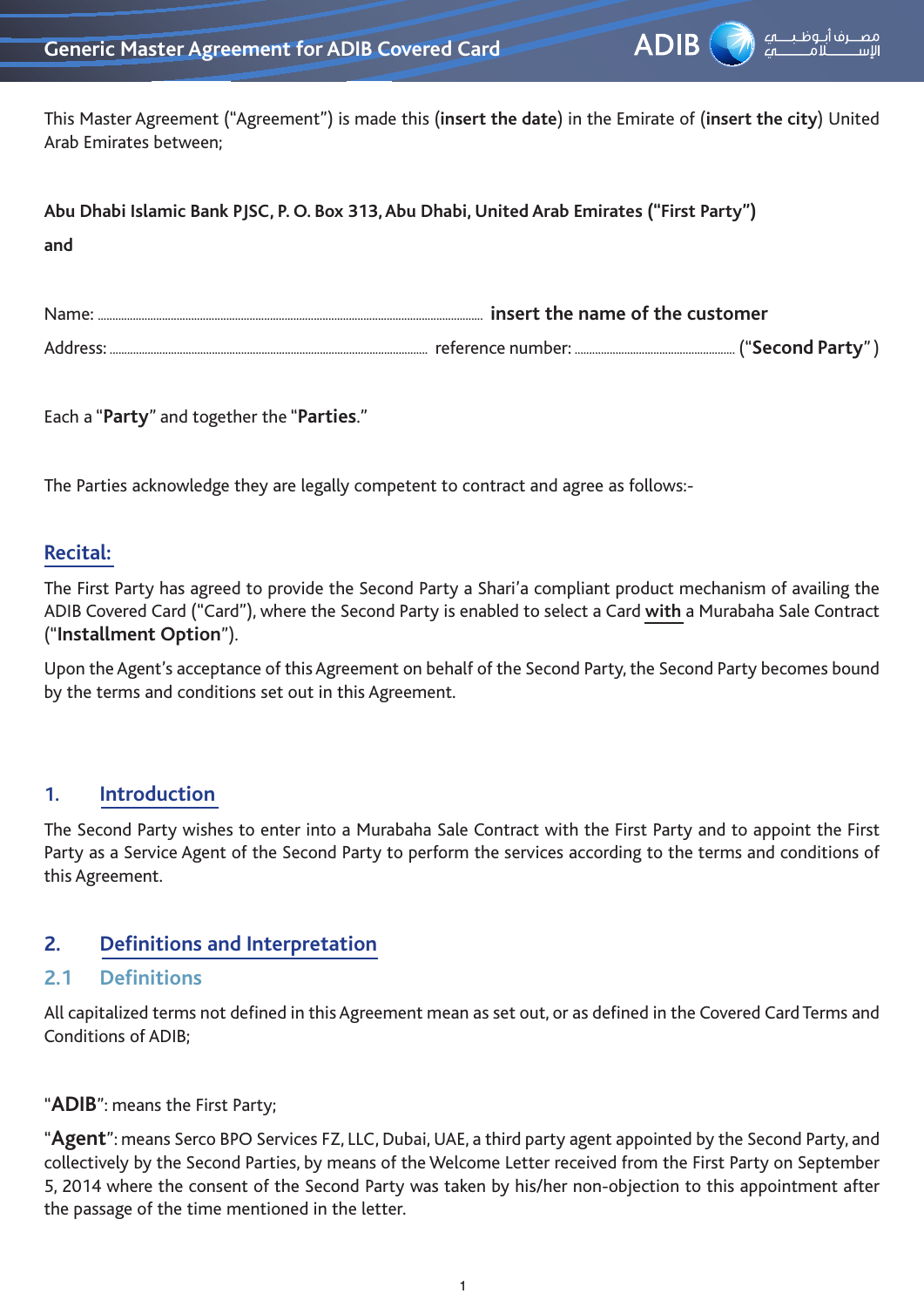

"**Banking Services Agreement**": means ADIB's existing banking services agreement;

"**Board**": means the Fatwa and Shari'a Supervisory Board of the First Party;

"**Card's Documentations**": means the Murabaha Sale Contract, Grouped Murabaha Sale Contracts, Offer to Sell to the Third Party Purchaser, Grouped Offers to Sell to the Third Party Purchaser and this Agreement.

"**Deferred Amount**": means the amount due and outstanding to the First Party payable by Second Party;

"**Grouped Murabaha Sale Contracts**": means the Murabaha Sale Contracts grouped together and concluded through the System in a single transaction between the First Party and the Agent on behalf of the Second Parties as a group ;

"**Grouped Offers to Sell to the Third Party Purchaser**": means the Offers to Sell to the Third Party Purchaser, grouped together that is issued and confirmed by the Agent on behalf of the Second Parties as a group through the System, in the form of a single confirmation of these offers to be forwarded to the Third Party Purchaser;

"**Last Day of Your Card Monthly Period**": means the date of the day that precedes the Starting Date of Your Next Card Monthly Period, on which Your Card's payments of the utilized amounts and Murabaha monthly installments shall be due.

"**Murabaha Sale Contract**": means murabaha sale contract/s concluded by the Parties through any Execution Channel pursuant to the terms and conditions of this Agreement, the particulars of the murabaha sale contract shall be as specified in Schedule 1 of this Agreement;

"**Original Cost**": means the cost incurred by the First Party to acquire the Commodities for each executed Murabaha Sale Contract;

"**Profit Amount**": means a markup amount of the Murabaha Sale Contract added to the Original Cost, where the sum of the profit amount and the Original Cost together form the Total Selling Price;

"**Second Parties**": mean a multiple number of the Second Party grouped together for the specific purpose of Grouped Murabaha Sale Contract and GMSC Agreements;

"**Services Agent**": means the First Party ;

 "Starting Date of Your Card Monthly Period": Unless communicated to you through a short message service (sms) on 06/11/2014, it means the fixed date in each calendar month that equals the starting date of your latest Barclays' card monthly period.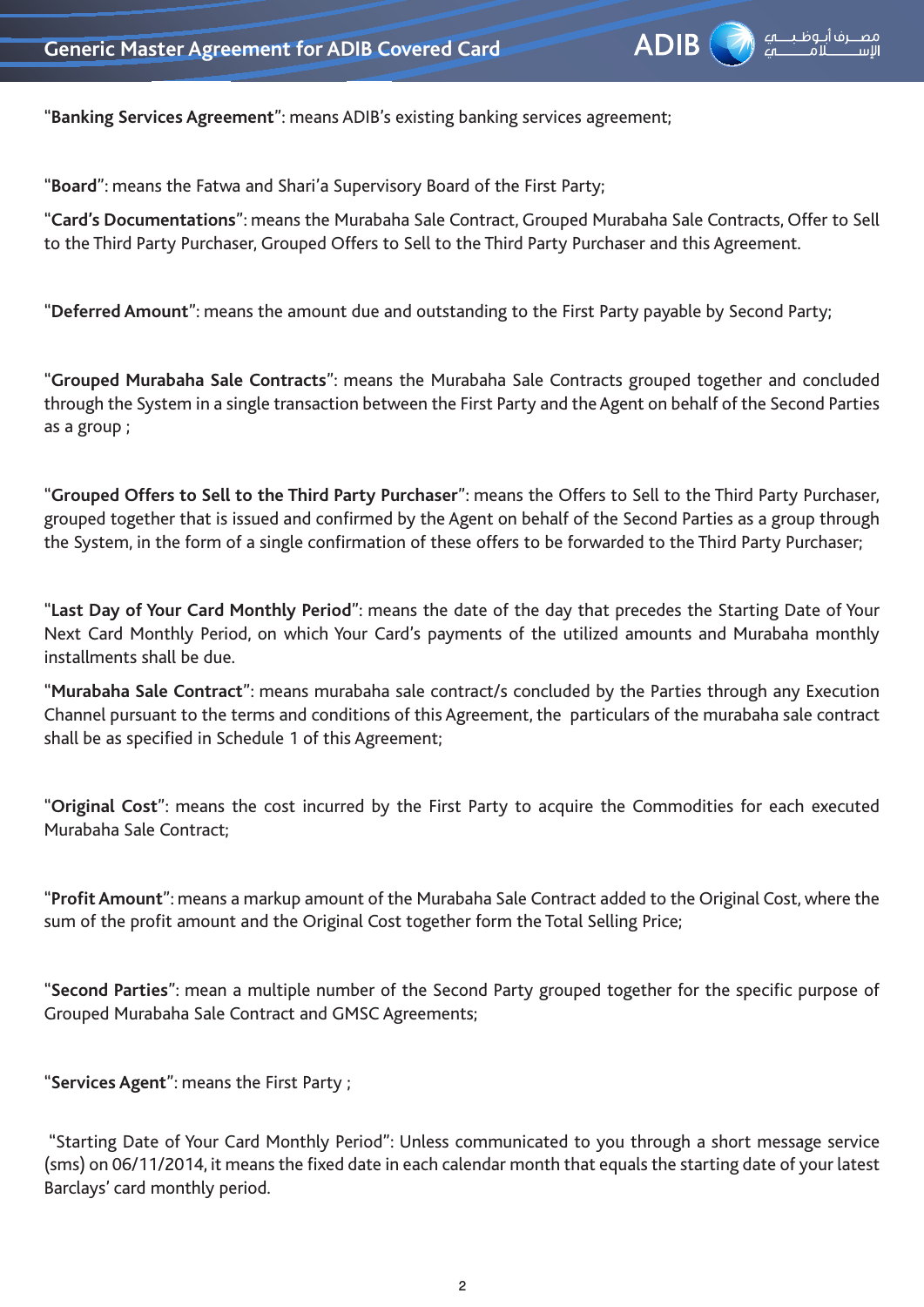

"Starting Date of Your Next Card Monthly Period": means the fixed date in each calendar month that follows Your Card Statement Date.

"STI Account": means the short term investment account to which the Card is linked based on mudarabah principles and governed by the terms and conditions of ADIB's Banking Services Agreement

"Supplementary Cardholder": means as set out or as defined in the Covered Card Terms and Conditions of ADIB;

"System": means ADIB's information technology system that shall be used to execute the Card's Documentations.

"Third Party Purchaser": means Condor Trade Limited, Ground Floor, Regus House, Victory Way, Admirals Park, Crossways, Dartford, Kent, DA2 6QD, United Kingdom.

"Total Selling Price": means each Murabaha Sale Contract, the Original Cost of the Commodities plus the Profit Amount;

"You, Your, Yourself, Your behalf": mean the Second Party;

 "Your Card Monthly Period" means the number of days between the Starting Date of Your Card Monthly Period and the Starting Date of Your Next Card Monthly Period.

"Your Card Monthly Statement Date ": means the Last Day of Your Card Monthly Period.

"Welcome Letter": means the letter sent to the Second Party dated September 5, 2014

### **3. General Terms & Conditions**

- **3.1** The Card's Document shall be concluded between the Parties through any of the execution channels ("**Execution Channels**") as follows:
- 3.1.1 Acting through the Agent, the Agent shall:
- 3.1.1.1 accept on Your behalf through the System the terms and conditions of this Agreement;
- a copy of this executed Agreement by the Agent on Your behalf is maintained in the System for Your records and is made available for You to view/print online.
- 3.1.1.2 conclude on behalf of the Second Parties through the System the Grouped Murabaha Sale Contracts with the First Party;
- • in accordance with Schedule 1 of this Agreement and 3.1.1.1 & 3.1.1.2 above, the particulars pertaining to You in the Grouped Murabaha Sale Contracts are maintained in the System for Your records in the form of Schedule 1 of this Agreement which is made available for You to view/print online.
- 3.1.1.3 confirm on behalf of the Second Parties through the System the Grouped Offers to Sell to the Third Party Purchaser.
- in accordance with Schedule 2 of this Agreement and 3.1.1.1 & 3.1.1.3 above, the particulars pertaining to You in the Grouped Offers to Sell to the Third Party Purchaser are maintained in the System for Your records in the form of Schedule 2 of this Agreement, and are made available for You to view/print online.
- 3.2 Alternatively, any Second Party who had rejected the appointment of the Agent may visit any ADIB branch to execute all necessary documents that are necessary to avail his/her Card.
- 3.3 The Second Party is obligated to pay the Total Selling Price which consists of the Original Cost of the Commodities and the Profit Amount as specified in the executed Schedule 1 of this Agreement in accordance with clause 3.1.1 and its sub-clauses.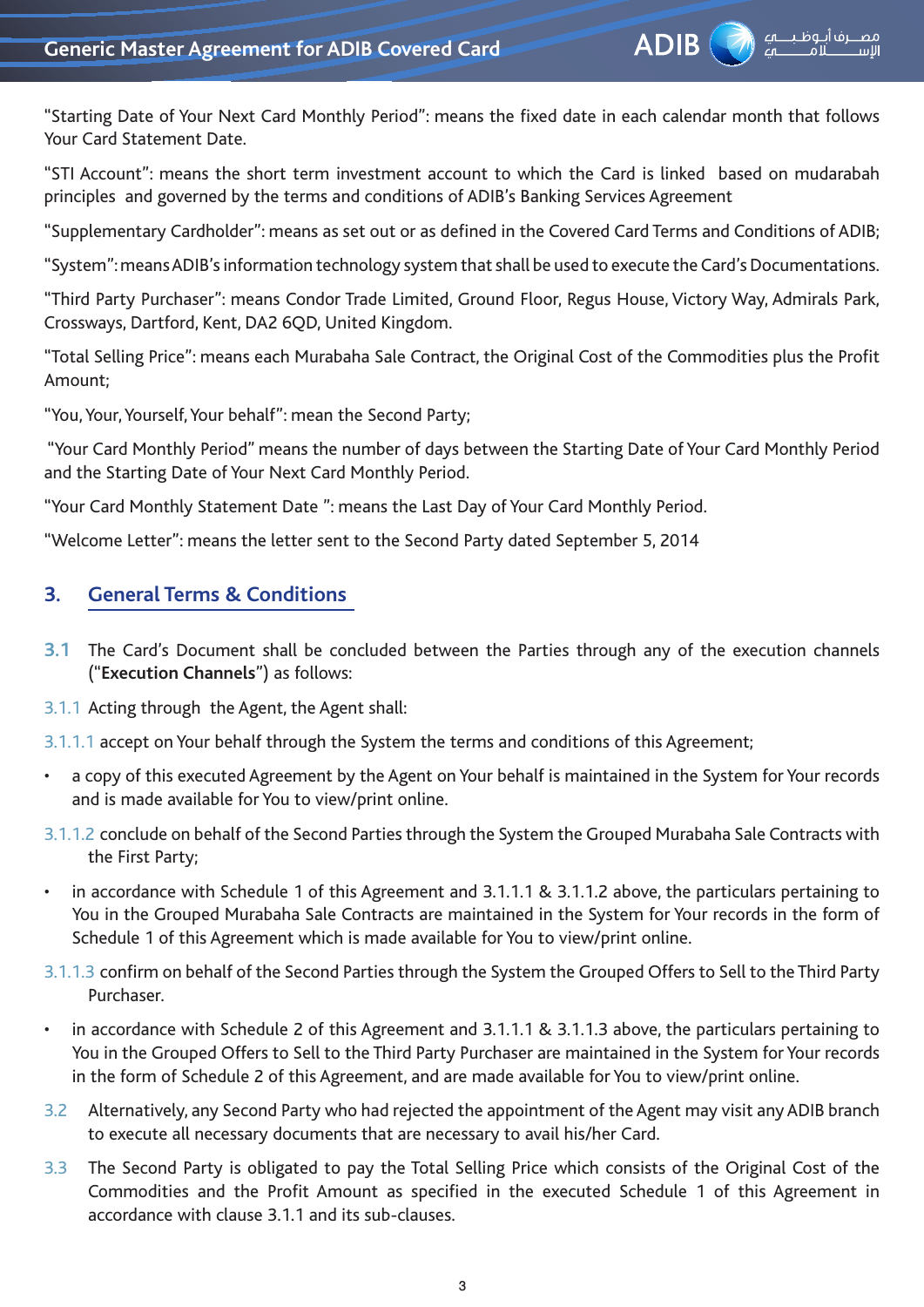## **Generic Master Agreement for ADIB Covered Card**



- 3.4 The Second Party acknowledges that the Commodities that he/she will purchase from the First Party shall represent a common share in the quantity of commodities ("Commodities") that shall be detailed through the Execution Channel that will be selected by the Second Party to purchase these Commodities from the First Party (which were purchased by the First Party in a specifically identified form). The Second Party hereby acknowledges that on concluding the Murabaha Sale Contract through the appropriate Execution Channel, he/she shall become a partner (Musharik) and owner of the Commodities in accordance with the amount of his/her share together with other owners of the Commodities under partnership (Sharikat-Almilk). The partners (Musharikeen) bear the risk (including price risk) in the Commodities on a pro rata basis according to their ownership share.
- 3.5 The Second Party shall bear the risk in the Commodities from the date of concluding the Murabaha Sale Contract through any Execution Channel.
- 3.6 All installments outstanding from the Deferred Amounts shall become due and payable in the circumstances identified in articles 431, 433, and 1084 of the Civil Code of the United Arab Emirates (Federal Law No. (5) of 1985 as amended and in the following circumstances:
- 3.6.1 If the Second Party fails to settle any installments on their scheduled date;
- 3.6.2 If the Second Party does not provide the agreed guarantees or if such guarantees are diminished either due to the Second Parties own action, or for another reason to which the Second Party did not contribute;
- 3.6.3 If it is evident that the Second Party has provided false, inaccurate/and or incorrect guarantees and/or information.
- 3.7 The Second Party is obligated to pay the cost of transferring ownership of the Commodities, registering the Commodities with the relevant authorities if required, and any other costs resulting from this Agreement.
- 3.8 The Second Party acknowledges the First Party's right to debit the Deferred Amount installments whenever they become due from all of the Second Party's accounts with the First Party regardless of the date they were opened. If the Second Party's account is in a currency different from the transaction's currency, then the First Party is hereby authorized to conduct the necessary exchange at the prevailing market exchange rate on the date of executing such debit.
- 3.9 By means of delivering to You this Agreement, the First Party shall be deemed to have accepted to be bound by the terms and conditions set out in this Agreement.
- 3.10 The Second Party may require physical delivery of his/her share of the commodities as follows:
- 3.10.1 If the amount of the commodities purchased by the Second Party is in the minimum deliverable size for physical delivery as determined by the rules of the applicable market. Any such request must be made in writing by completing the special physical delivery form in the nearest ADIB branch within thirty (30) days, and
- 3.10.2 If the amount of commodities purchased by the Second Party is less than the minimum deliverable size for physical delivery as determined by the rules of the applicable market, with the agreement of all the Musharikeen in the Sharikat al-milk.
- 3.11 The Second Party acknowledges and agrees that the other Musharikeen in the Sharikat al-milk are entitled to sell their share in the Sharikat al-milk.
- 3.12 Ownership of the Commodities shall pass to the Second Party in the manner stated in this Agreement. The First Party shall not be required to carry out any act which is not expressly provided for herein or is required as a consequence of any act which is expressly provided for herein.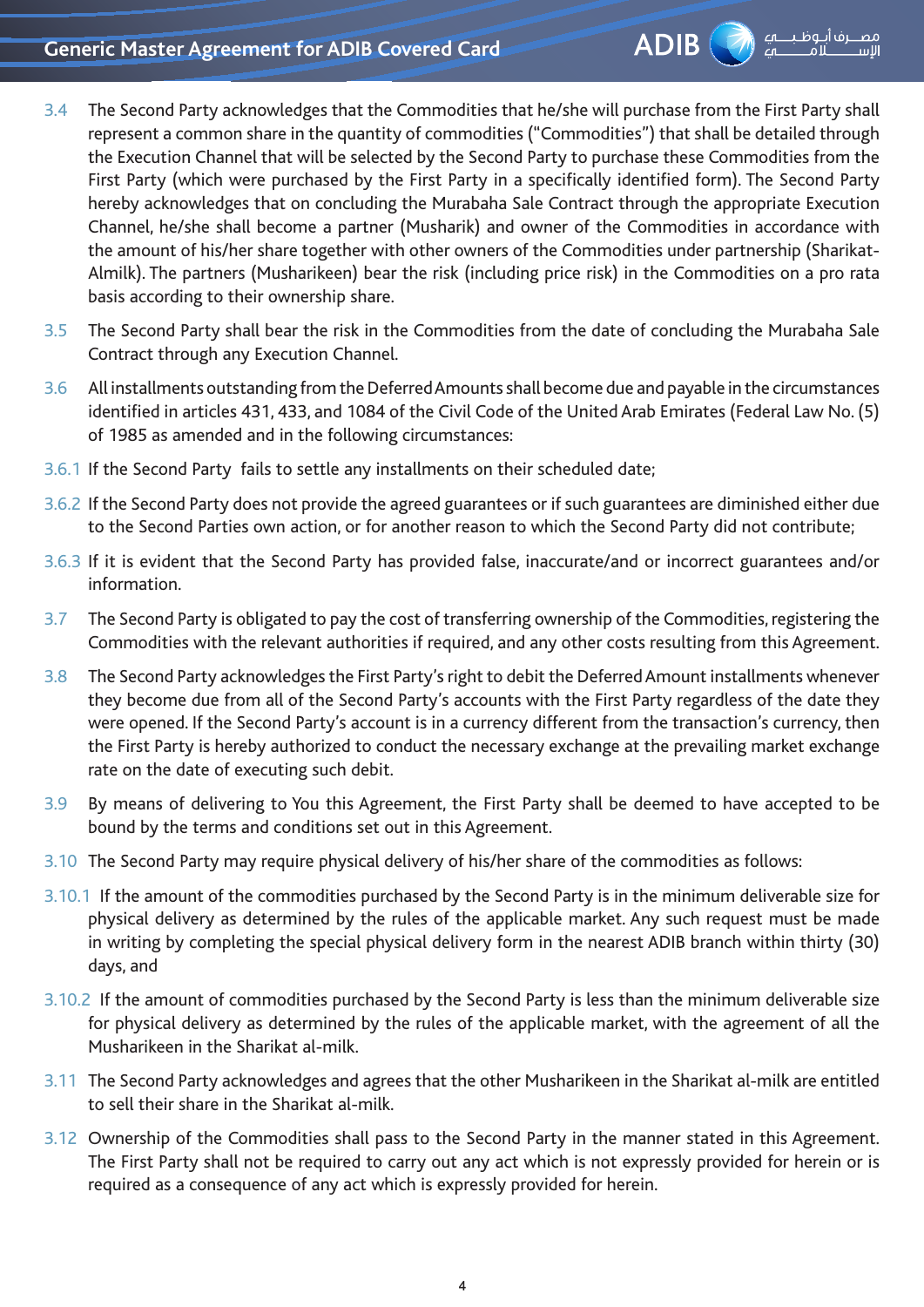

- 3.13 The Second Party undertakes to deposit with the First Party, by way of security for the Total Selling Price, in an STI of the Second Party with the First Party an amount equal to the Original Cost specified in this clause ("Security Amount"). The Second Party may utilize the Security Amount in the manner agreed by the Parties provided that the Second Party shall, during the period of this Agreement, re-deposit in the above STI every month (on the date agreed by the First Party) an amount that is not less than 5% of the utilized amount or AED 100/-, whichever is higher. However, the Second Party may not utilize the Security Amount or any part thereof during the last twelve (12) months of the Payment Period as the Security Amount shall be used during this period by the First Party for the settlement of the amounts due from the Second Party. Notwithstanding this, the Second Party shall continue paying the installments until all amounts due from him are settled.
- 3.14 For Clarity, Your Starting Date of Your Card Monthly Period shall be as follows:
- 3.14.1 If the starting date of your latest Barclays' card monthly period was the 5th of each calendar month, the Starting Date of Your Card Monthly Period shall be the 5th of each calendar month.
- 3.14.2 If the starting date of your latest Barclays' card monthly period was the 6th of each calendar month, the Starting Date of Your Card Monthly Period shall be the 6th of each calendar month.
- 3.14.3 If the starting date of your latest Barclays' card monthly period was the 11th of each calendar month, the Starting Date of Your Card Monthly Period shall be the 11th of each calendar month.
- 3.14.4 If the starting date of your latest Barclays' card monthly period was the 15th of each calendar month, the Starting Date of Your Card Monthly Period shall be the 15th of each calendar month.
- 3.14.5 If the starting date of your latest Barclays' card monthly period was the 20th of each calendar month, the Starting Date of Your Card Monthly Period shall be the 20th of each calendar month.
- 3.14.6 If the starting date of your latest Barclays' card monthly period was the 27th of each calendar month, the Starting Date of Your Card Monthly Period shall be the 27th of each calendar month.
- 3.15 Payments due from the Second Party under this Agreement and the Murabaha Sale Contract shall be collected by the First Party by way of debit from the STI referred to in 3.13 above.
- 3.16 If the Second party fails to make any Payment on the relevant Payment Date and fails to settle the said payment during seven (7) days by way of procrastination, then the Second Party shall donate to charity an amount of AED 100.00 (one Hundred United Arab Dirhams only) to be added to any next Payment. Any delay in payment shall be deemed procrastination unless proven otherwise. The said amount shall be dispensed of for charitable purposes under the supervision of the Board. The First Party shall not retain such amount nor account for it in its profits. The direct actual charges and expenses borne by the First Party as a result of procedures conducted because of delay shall be deducted from the said amount.

## **4 The Terms and Conditions of the Services**

- 4.1 The Second Party, acting through the Agent, hereby appoints the First Party who accepted such appointment as a Services Agent of the Second Party according to the terms and conditions set out in this Agreement..
- 4.2 upon concluding the Grouped Murabaha Sale Contracts and upon the Second Party's instruction (through the Agent) to the First Party (as messenger) to forward the Second Parties Offer to Sell the Commodities to the Third Party Purchaser, the First Party shall perform its role as a messenger and communicate/send to the Third Party Purchaser Your Offer to Sell Commodities to the Third Party Purchaser.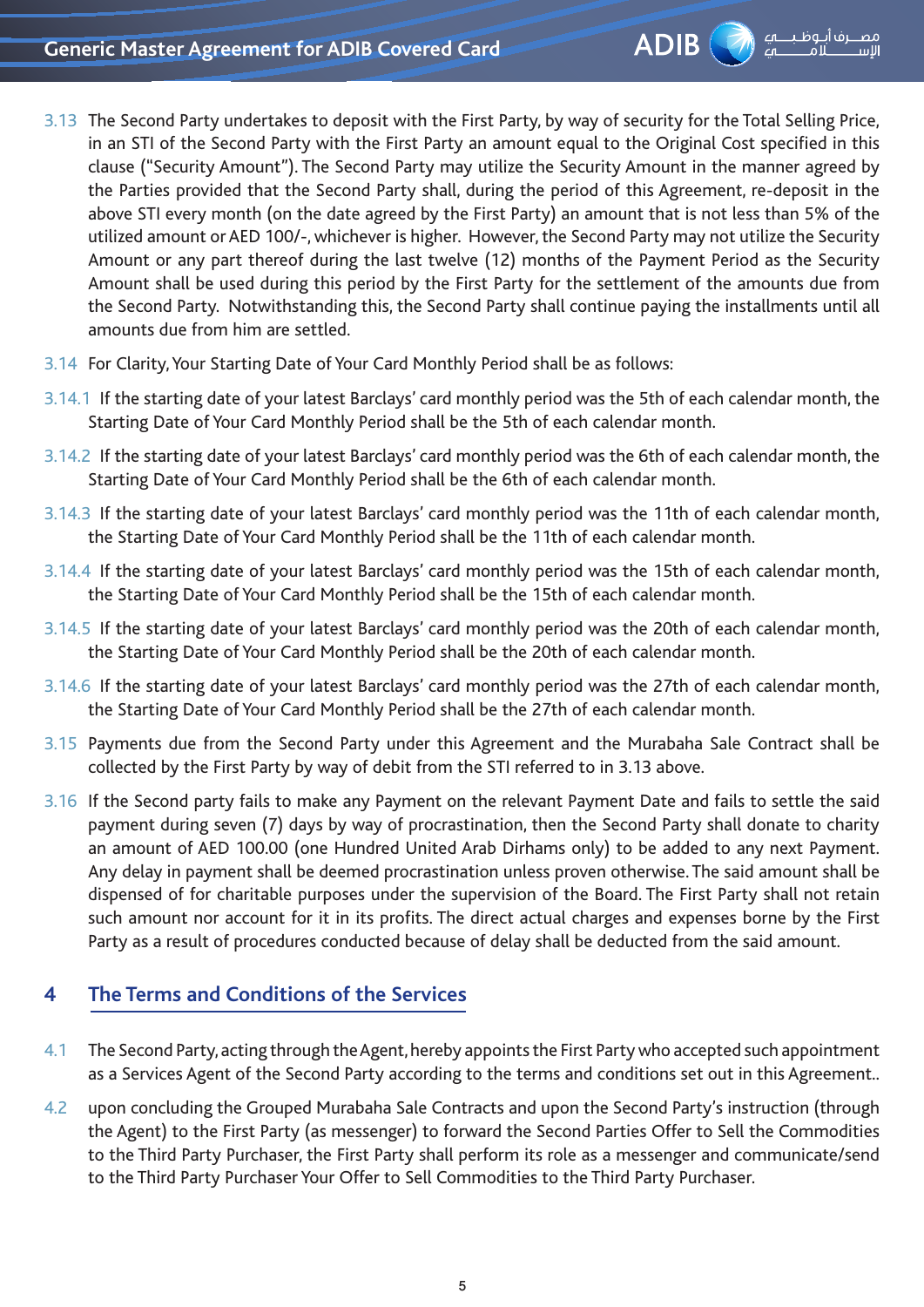- 4.3 The Second Party hereby authorizes the First Party to collect the amount of the selling price of the Commodities of the Second Party ("Sale Proceeds") from the Third Party Purchaser.
- 4.4 If the Second Party has not deposited the Security Amount (as defined in clause 3.15 of this Agreement) in the STI of the Second Party with the First Party according to clause 3.15 of this Agreement, the Second Party hereby authorizes the First Party to credit the Sale Proceeds to the above STI. If the Second Party has deposited the Security Amount in the above STI according to clause 3.15 of this Agreement, the Second Party authorizes the First Party to credit the Sale Proceeds to the current account of the Second Party with the First Party.
- 4.5 The Second Party authorizes the First Party to use the Security Amount to pay /settle with merchants, banks and any other service provider amounts and cash withdrawal incurred by the Second Party's use of the Card, or by the use of the Supplementary Cardholder according to the terms and conditions of the Card.
- 4.6 The First Party shall be entitled to deduct from the Security Amount all costs, charges and expenses incurred by the First Party, and to deduct any other charges and fees determined by the First Party from time to time, for the use of the Card by the Second Party and by any Supplementary Cardholder from the Security Amount.
- 4.7 The First Party may in its absolute discretion perform any of its obligations or duties hereunder by appointing any party, provided that any such appointment shall be on terms and conditions not materially different from those set out in this Agreement.
- 4.8 If the Second Party or any Supplementary Cardholder uses the Card to withdraw cash from the Security Amount, the First Party shall be entitled to apply a withdrawal fee as set out in the applicable schedule of charges of the First Party.
- 4.9 The Second Party agrees to indemnify the First Party against all actual losses, claims, actions, proceedings, damages, costs and expenses incurred or sustained by the First Party as a result of performing the services herein, or in connection herewith, except where the First Party acts in bad faith or is negligent.
- 4.10 The First Party shall be liable to the Second Party if it acts in bad faith or is negligent of the Second Party's interests.
- 4.11 This Agreement and all ancillary documents and contracts relating to it shall be governed by the laws of the United Arab Emirates to the extent that they do not conflict with the principles of the Islamic Shari'a, as determined by the Board, in which case the latter shall prevail. The Parties hereby submit to the jurisdiction of the courts of the United Arab Emirates as applicable in the Emirate of Abu Dhabi for all matters arising out of or in connection with this Agreement and all ancillary documents and contracts relating to this Agreement.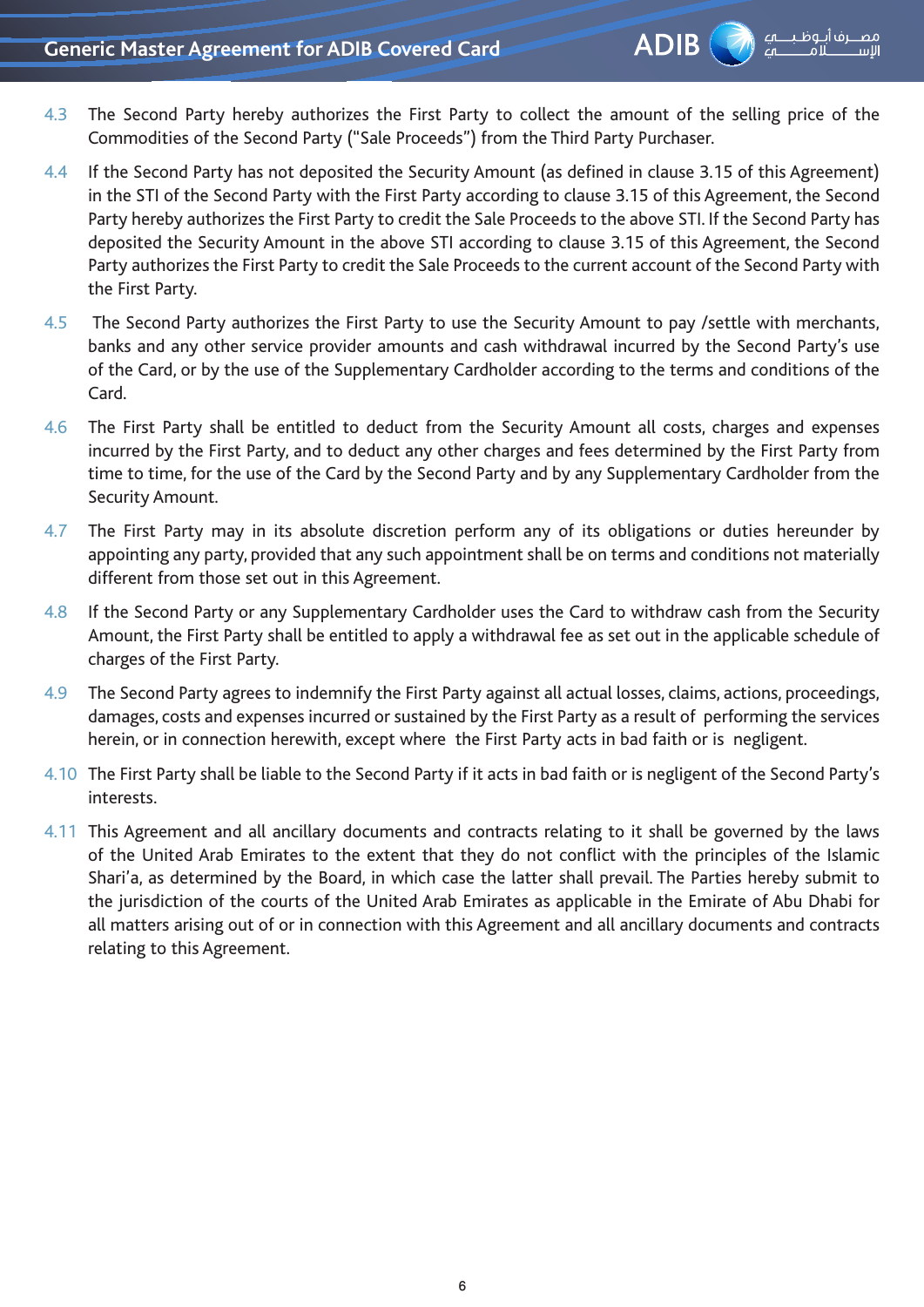

## **Schedule 1**

### **The System Record of Murabaha Sale Contract\***

## **I. First Party's Offer to Sell**

Pursuant to the terms and conditions of the Agreement between the Parties dated ........................ 2014, the First Party, has hereby sold the Commodities mentioned below as follows:

- **1. Description of the Commodities:** ................................................................................................................................. **2. Quantity:** ..................................................................................................................................................................................... **3. Being a common share in the commonly shared quantity of :** .................................................. **with Certificate/Warrant Number:** .......................................................................................................................................... **4. Original Cost :** ........................................................................................................................................................................... **(amount in words) :** ................................................................................................................................................................ **5. Profit Amount:** ........................................................................................................................................................................... **(amount in words) :** ................................................................................................................................................................. **6. Total Selling Price:** .................................................................................................................................................................... **(amount in words):** .................................................................................................................................................................
- **7.** Payment of the Total Selling Price shall be made over a period of ten (10) years as follows:

The amount of is payable in one hundred and twenty (120) monthly installments on each Last Day of Your Card Monthly Period starting from next month. Each monthly installment due shall be this amount divided by three thousand six hundred and fifty four (3654) and multiplied by Your Card Monthly Period by the end of which the monthly installment is due. The remaining amount of the Total Selling Price shall be payable in the last twelve (12) months of the payment period in twelve (12) equal monthly installments each due on the aforementioned date of each month.

### **II. Second Party's Acceptance to Purchase (confirmation record)**

The Agent's confirmation (on behalf of the Second Party) for accepting the First Party's offer to sell that is specified above : **Accepted (ddd/mmm/yyy/hh:mm:ss** as a part of the conclusion of the Grouped Murabaha Sale Contracts).

**Note**: Pursuant to clause 3.1 and its sub-clauses, the Agent on behalf of the Second Party, hereby confirms through the System the records of the particulars of the above Murabaha Sale Contract which has been concluded as a part of the Grouped Murabaha Sale Contracts that was concluded between the Agent, on behalf of the Second Parties and the First Party through the System.

<sup>\* (</sup>which has been concluded as a part of Grouped Murabaha Sale Contracts pursuant to clause 3.1 and its sub-clauses of this Agreement)